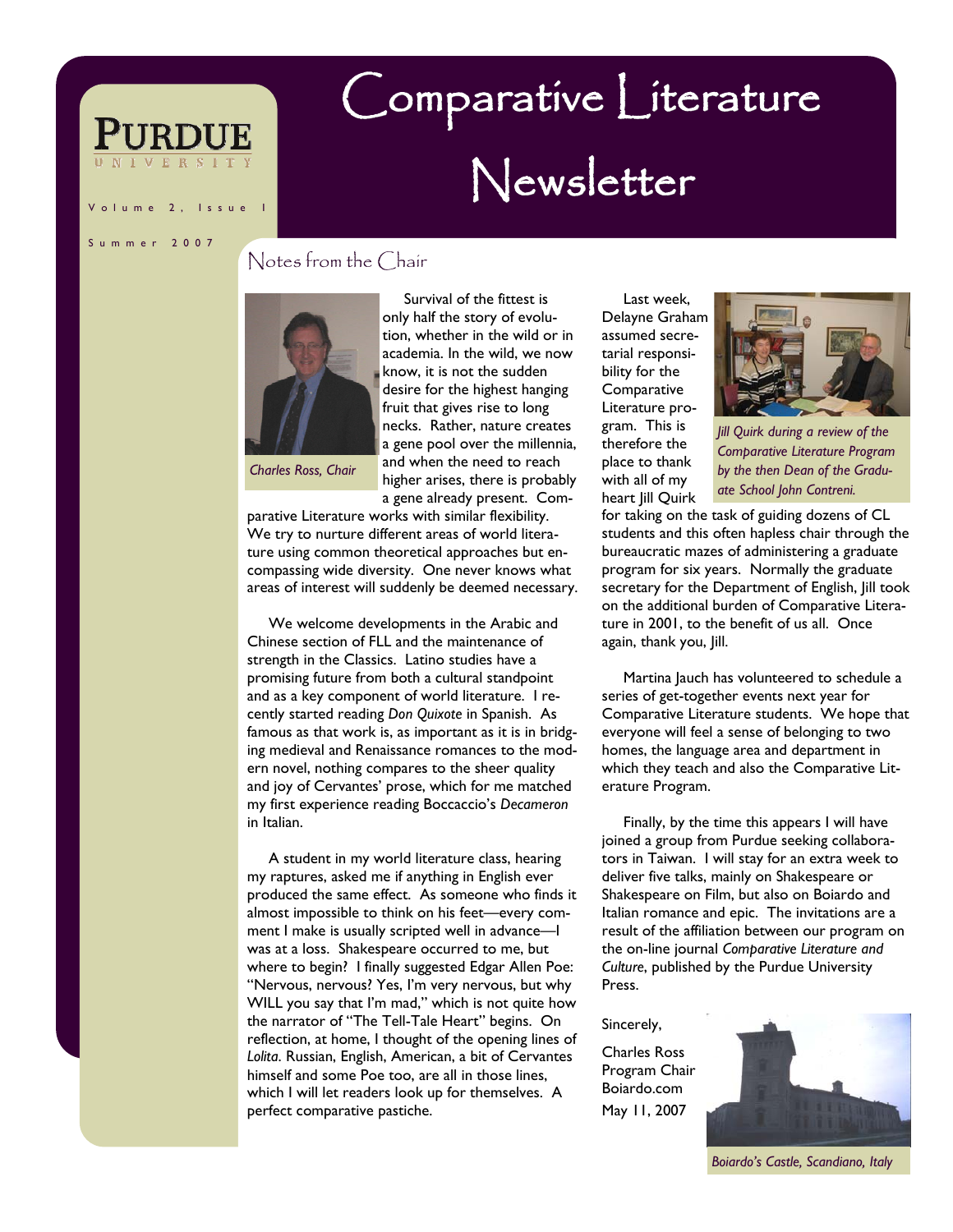## Comparative Literature Organizes Walking Tour Welcome

 In response to a request for more informal activities to build a sense of belonging to the program, Comparative Literature organized a walking tour welcoming party for new and returning graduate students the Saturday before classes started in August, 2006. We followed one of the three tree tours of campus available on the Purdue website, pausing at each specimen to learn the names of different trees in various languages! I'm not sure anyone remembers anything, but we were surprised both at the variety of Indiana trees and some of the similarities in names, making the excursion an exercise and lesson in diversity. A concluding reception was held in Heavilon Hall 304, organized by Jin Lei and Mou Xianfeng. *L-R: Simone Caroti and special* 



*friend, Gioia Massa, Tatyana Lyaskovetz, Jose Newton, Su Peirui, Anna Fluegge, Maura Bergonzone and Lu Liang.* 



*L-R: Professors Weijie Song and Angelica Duran; Su Peirui, Tatyana Lyaskovetz, Lu Liang and Jose Newton.* 



*L-R: Su Peirui, Lu Liang, and Liang Ying at the reception..* 

## Spotlight on Angelica Duran



 Angelica Duran has served for five years on the steering committee of the Comparative Literature Program. Recently tenured in the field of English Renaissance literature, Professor Duran is more and more turning her attention to Spanish literature and culture. After publishing two books in 2007 — *The Age of Milton and the Scientific Revolution* (Duquesne UP) and *A Concise Companion to Milton* (Blackwell) — Professor Angelica has been conducting research and presenting preliminary findings for her two books-in-progress: *Milton among Spaniards* and *Milton in Hispanoamerica.* Professor Duran received a sabbatical research leave for the spring of 2007 and

was awarded an appointment to the Purdue Humanistic Studies Center Fellowship

for the fall of 2007. This summer, through a Purdue Library Scholars Fellowship and a College of Liberal Arts Research Incentive Grant, she will conduct research on Miltonic influence in California writers at the largest Steinbeck collection, housed at her alma mater, Stanford. She has accepted invitations to speak at the Liberty Fund Colloquium in Pasadena, California (June); the Institute for the International Education of Students Seminar in Buenos Aires, Argentina (July); and the Newberry Library's Milton Seminar (October). Additionally, her proposals for two talks were accepted at for the MLA Conference 2007 and two more for the Renaissance Society of America Conference 2008, both to be held in Chicago. One of the MLA talks will focus on a burgeoning area of her research, the complementary use of material and digital archives. She gave a preliminary version of that talk, "Technology and English Studies: The Medium is the Message," at the Purdue Teaching and Learning with Technology Conference in April 2007. She has just completed her first venture into non-fiction essay writing with an piece entitled "Single, Brown, Firstgeneration-U.S. Mother of Two Seeks (and Gets) a Ph.D. and Tenure-track Job" for a book intended for popular audiences, *Mama, Ph.D.* (Ed. Caroline Grant, Rutgers UP, forthcoming 2008).

 Professor Duran is also actively engaged in the community. She has spoken on "Shakespeare and Multiculturalism" for a 6<sup>th</sup>-grade class at Happy Hollow Elementary School; on the "Day of the Dead" for a 10<sup>th</sup>-grade class at West Lafayette High School — tamale-making was involved (!)—and "Readings from Hispanic, Anglo, Jewish, and Native American Children's Literature" for the Greater Lafayette's Dickens of a Christmas celebration.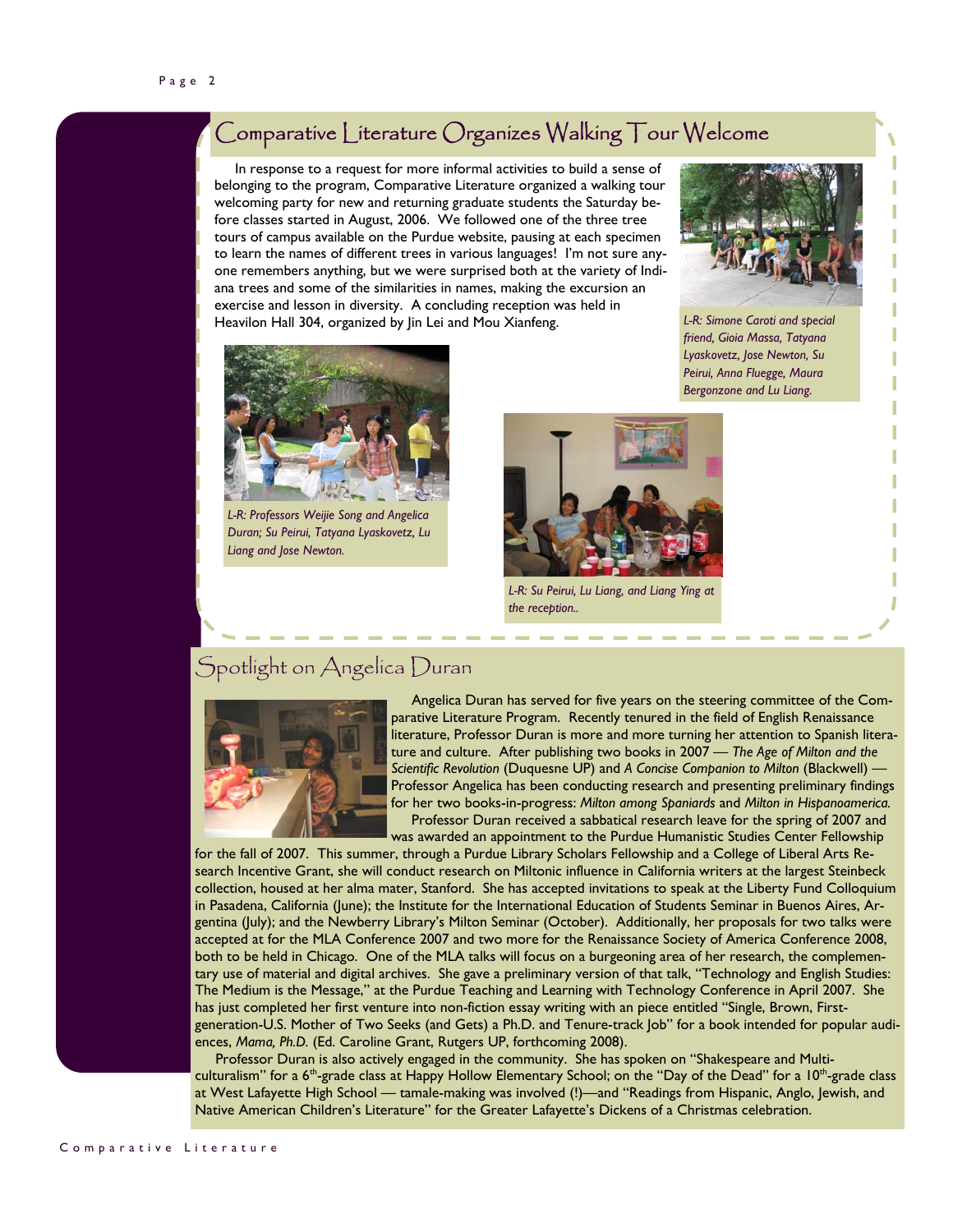## <code>[omparative</code> <code>Literature</code> <code>Spring 2007</code> <code>Lecture</code> Series

 This spring Comparative Literature scheduled four events, involving a Classics translator from Notre Dame, a World War II veteran and Germanist from Wayne State, a visiting scholar from China, and a joint venture with the Rhetoric and Composition Program.



*Henry Weinfield* 

 On February 8, Professor Henry Weinfield read from his translation of Hesiod's *Theogony* and his *Works and Days* before an audience of almost a hundred graduate and undergraduate students. Professor Weinfield is the chair of the Program in Liberal Studies at Notre Dame University and the well-known translator of Stéphane Mallarmé as well as the original poetry and a study of the poet Thomas Gray. He encouraged questions from undergraduates, including one that asked why we in English talk about Pandora's *box* when in Greek the trouble's of the world are kept sealed in Pandora's *jar*!

 The next event was a visit from Guy Stern, whom we met for the first time at the Modern Language Association meeting in Philadelphia. Over dinner we learned that he had met Marlene Dietrich, the famous

German film actress and star of *The Blue Angel*, written by Thomas Mann's brother, Heinrich. We invited him to Purdue on the spot. During his visit on March 8, which included a reception arranged by Professor Beate Allert, he spoke on "My Marlene." In addition to his talk, he showed a rare, 90-minute footage of Marlene Dietrich, as filmed by her grandson David Riva, in which Professor Stern appeared! Professor Stern is a Distinguished Professor of German and Slavic Studies at Wayne State University. Guy Stern is widely known as one of the originators of the field of exile studies and as founder of the International Lessing Society and the Lessing Yearbook. As author of numerous books and articles on  $18<sup>th</sup>$ - and  $19<sup>th</sup>$ - century German literature, language, and culture, he has received many awards, both from the U.S. and Germany, the country he fled in 1937 during the Hitler period. Among his Ameri-



*Guy Stern* 

can honors is the designation as Germanist of the Year and an honorary doctorate from Hofstra University. The Federal Republic of Germany bestowed on him the Grand Order of Merit and the Goethe Medal. He was born in Hildesheim, Germany but joined the U.S. Army and became a member of Camp Richie, next to such other famous "Ritchie Boys" as Ernst Cramer, Stefan Heym, and Klaus Mann.



 The third event of the spring series was a lecture scheduled for April 5 by Professor Nie Zhenzhao of Beijing University, who was touring American universities during the spring of 2007 and visited us from the University of Chicago. His topic was "Ethical Taboos Against His Revenge-- --A New Interpretation of Hamlet's *Tragedy,*" held in the English Department lounge. Professor Nie's lecture complemented recent work done by a number of graduate students in Comparative Literature on the theme of Shakespeare in issue, which was the topic of a special issue of *Comparative Literature and Culture*. Many of the essays will be featured in the hardcover book version to be edited by Charles Ross and Alex Huang, forthcoming (we hope) from Purdue University Press. Nie Zhenzhao is Professor of English and Comparative literature from 1992 at Central China Normal University, visiting professor respectively at University of Cambridge (1994-95) and University of Warwick (1996-97), Director of the Institute of British-American Literature and Comparative Studies at CCNU.

*Nie Zhenzhao* 

 Finally, Comparative Literature, in conjunction with the Rhetoric and Composition program in the Department of English, helped sponsor a lecture by Temple University Professor Bryant Simon entitled "Consumed by Starbucks: The Costs of Our Everyday Desires." In his talk, Professor Simon discussed the costs of desire for Starbucks. What does our attachment to half-caf grande vanilla lattes take from us? He explored Starbuck's impact on space and landscape, the environment, labor, language, and ideas about politics and globalization. Gabriela Giorno arranged the well-attended lecture on April 26.

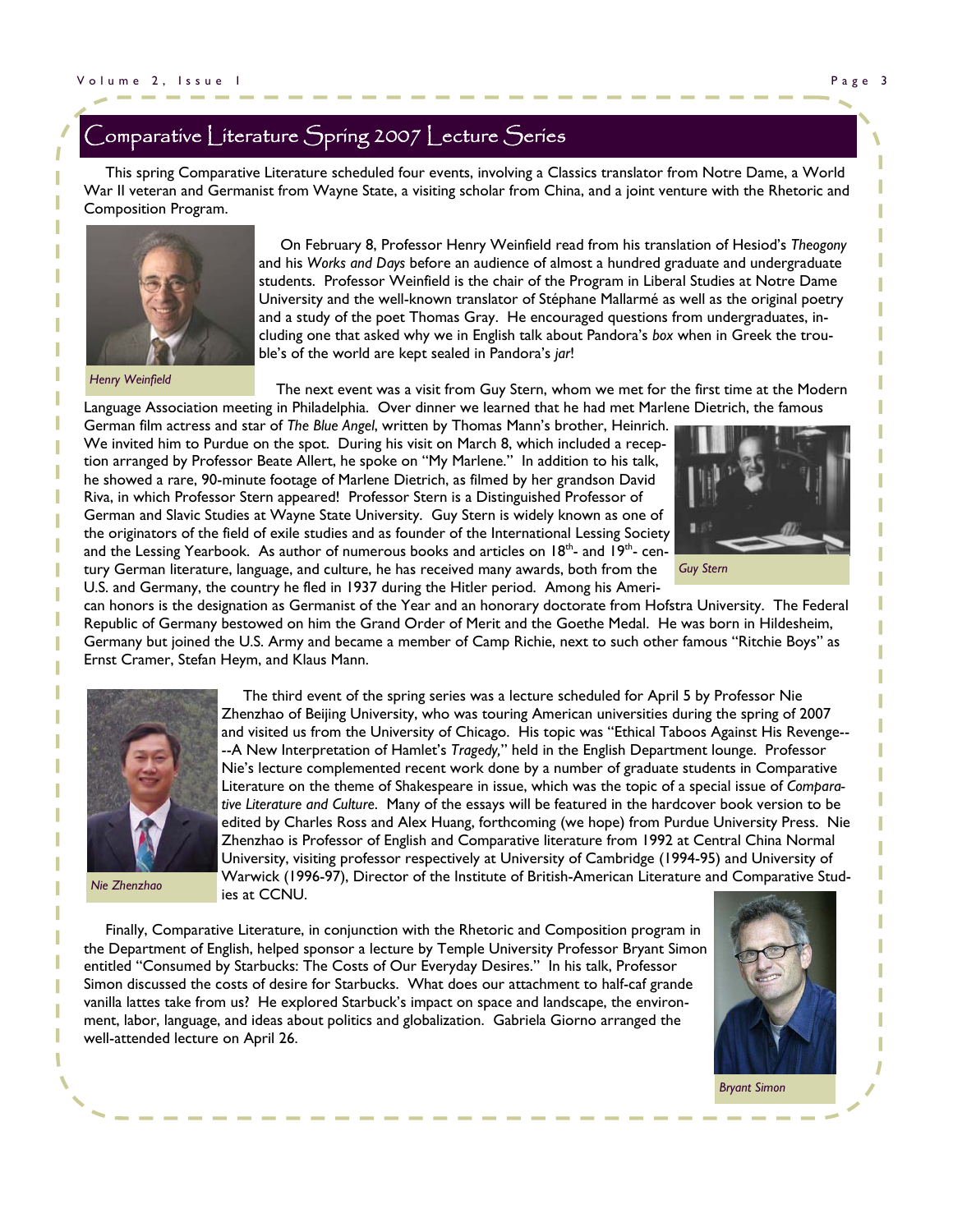## Four New Students

The Program in Comparative Literature will welcome four new students in August, 2007. Welcome!



*Li Jinhua* obtained her Master's degree on English Literature in Beijing Foreign Studies University. Before coming to the US, she was a faculty member of the English Department of Beijing Foreign Studies University. She is interested in studies of transnational film adaptations, postmodern critical theories, and Shakespeare.

*Lin Milkert* grew up in Troy, IL, which is right next to St. Louis. She went to the US Air Force Academy for her undergraduate degree (which is why she is wearing a uniform in the picture). Her family's ethnicity is Russian, so she decided to minor in that language as a sort of tribute to her heritage. She tells us that, "In true English major fashion, I love to read, and, ironically enough, my favorite genre is war poetry, especially from America's Vietnam and the Soviet Union's Afghanistan. I'm also a huge movie freak, and I'm looking forward to meeting all the other Comparative Literature majors and buying you all a beer. See you in the fall!"



*Brady Spangenberg* received his Master's in Comparative Literature (2006) from Purdue and his Bachelor's in English and Religion (2004) from Simpson College (Indianola, IA). He is currently finishing an exchange



year at the Albert-Ludwigs-Universität in Freiburg, Germany. There he has been responsible for developing, organizing, and maintaining an English language writing lab. He has also taught courses in essay writing. At Purdue he plans to work in the areas of ancient Latin and Renaissance poetry as well as classical and romantic German literature. He also plans to teach English Composition and to work in the Writing Lab. Brady writes that "Though I have not specifically decided on a dissertation topic, my literary interests include ancient Latin poetry, Renaissance literature, and classical and romantic German literature. I am most interested in the borrowing and adaptation of cultural ideas and literary forms that occurred during these periods. To this end, I recently spent two weeks at the Herzog August Bibliothek in Wolfebüttel researching first German translations of Italian epic poetry. I

tend to favor stories, which portray something about the sheer difficulty of existing in the world. Spenser's *Faerie Queene* or Vergil's *Aeneid* are personal favorites, with characters who wander through woods and over water only to encounter the next catastrophe and who achieve their ends usually at the expense of their principles."

*Steven Gooch*, an incoming M.A. student, writes that he is "most recently from Los Angeles, but have lived in Hawai'i, Oklahoma and Scotland." He received his B.A. in Philosophy and Master of Professional Writing degrees from the University of Southern California. He has worked on archaeological digs in Greece and Israel, worked for Apple Computers, tended bar, and run a record label. His interests include South American literature, Italian literature, the city in literature, Oulipo, late 20th century British literature, polyglots, Classics, perceptions of reality, comics, theater, film and digital culture.

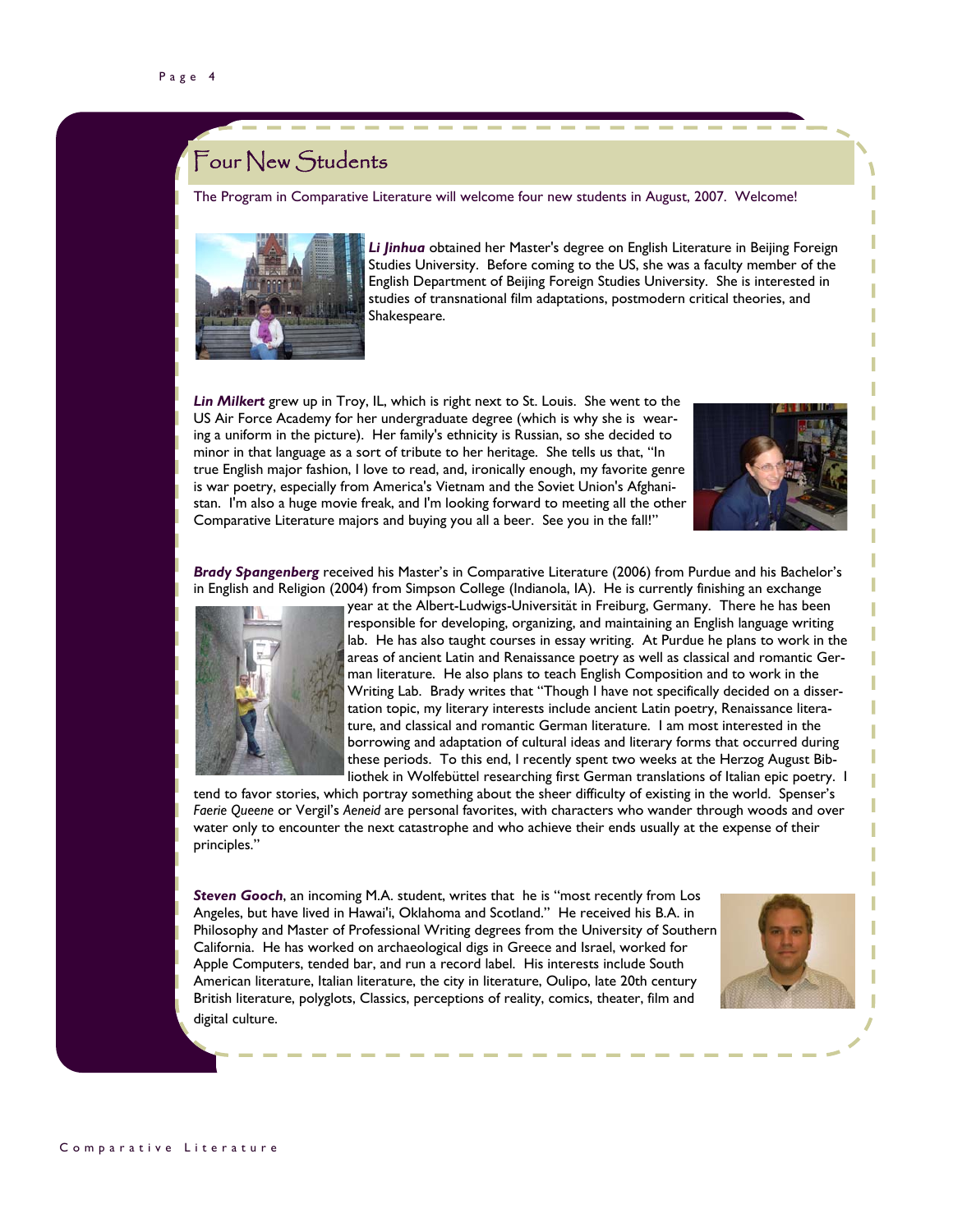## $\tilde{\mathcal{S}}$ tudent  $\mathcal{A}% _{k}(G)$ ccomplishments



*Maura Bergonzone* 

*Maura Bergonzone* passed the MA exam and received her degree in May. She went to the North Carolina Romance Literature Conference at University of North Carolina in March and spoke on a 1914 Italian silent movie, *Cabiria* by Pastrone. Her paper was titled "Cabiria amphibolico, Pastrone dissenziente." She also attended the American Association of Teachers of Italian conference in Colorado Springs (May 3-6) to deliver a paper "L'intellettuale di Virzi."

*Jose Newton Pereira Filho* has been teaching Portuguese. He also successfully defended his dissertation prospectus. The working title of his project is "The Cultural Significance of Street Orphans in Anglo-American and Luso-Brazilian novels.

*Mahmoud Gewaily* completed his Ph.D. degree and graduated in May. Mahmoud is an Egyptian and obtained his undergraduate degree in English from Tanta University, Egypt.

He has taught at College of Arts, University of Minia, Egypt, in 1994-2001. He did postgraduate work in American literature at Ain Shams University, and was awarded a Master of Arts. He came to Purdue University on a Doctoral Educational Scholarship funded by the Egyptian Government for four years (2001-2005).

He obtained his Master of Arts in English Language and Linguistics in 2005 and a Ph.D. in Comparative Literature in 2007. He earned a number of research grants funded by College of Liberal Arts, Purdue University.



*Jose Newton at an NBA game in Indy.* 

He worked as a Research Assistant in the Department of English in 2005 and the Department of Comparative Literature in 2002-2003, and then won the Bilsland Dissertation Fellowship in 2005-2006. He presented academic papers at MMLA in 2003 and the SSA in 2006. His first article titled "Cross-cultural Persuasion in Literary Translation: A Case Study" submitted to the *Journal of Semiotic Society of America* will be published in 2007.



*Martina Jauch* 

Riverside, on April 6-7, 2007, titled "'Living (Un)Happily Ever After': Desire, Perversion, and Pleasure in E. M. Forster's *Maurice.*" She also spoke at this Spring's American Studies Symposium at Purdue on April 20<sup>th</sup>. Her paper was titled "Sublime Spectacles of Survival in Depression-Era Fiction." Martina has volunteered to establish a series of events for Comparative Literature students during the school year 2007- 2008 to increase the feeling of togetherness in the program.

*Martina Jauch* presented a paper at the (dis)junctions Graduate Conference at University of California,

*Ying Liang* gave birth to Brandon Yu at Home Hospital on January 11, 2007. She also won a PRF grant for 2007-2008 for a project titled "An Imaginary Land of Women: A Comparative Study of Modern Chinese

and American Feminist Utopian Fictions." Liang delivered a paper titled "Making the Familiar Strange and the Strange Familiar—*Farewell, My Concubine* and its Crossing National Borders" at the 8<sup>th</sup> annual graduate interdisciplinary symposium at Purdue University, on March 2, 2007. She also gave a talk titled "What is a Feminist Utopia? --- A Comparative Study of Herland and Journey to the West (Chapter 54)" in the Women's Studies Noon Lecture Series, at Purdue University, on September 27, 2006. Finally she presented a talk titled "Around China in Twenty-Five Minutes" at "Discover Diversity 2007," hosted by the housing and food services at Purdue, on March 15, 2007. This is an annual event that highlights different countries each



*Liang Ying lecturing on Chinese culture.* 

year. This year the event featured China and Venezuela. Ying Liang was invited to give a presentation about Chinese culture to around 400 Purdue staff members who attended the event.

*Teresa Nunes* received her Ph.D. in December 2006 and is currently an Assistant Professor of Foreign Languages and Literatures and Women's Studies at Meredith College in Raleigh, North Carolina.

*Su Peirui* defended her dissertation prospectus on November 16, 2006. The title of her dissertation will be "Ephiphany in Fei Ming, Joyce and Nabokov."

*Mou Xianfeng* spent the year as a recipient of a PRF grant for her project "Searching for a Space for a Voice to Bloom— Strategies of Articulation by Modern American and Chinese Women Writers (1899-1996)." She was mentored in Chinese teaching, which she will begin this fall after several years teaching English composition.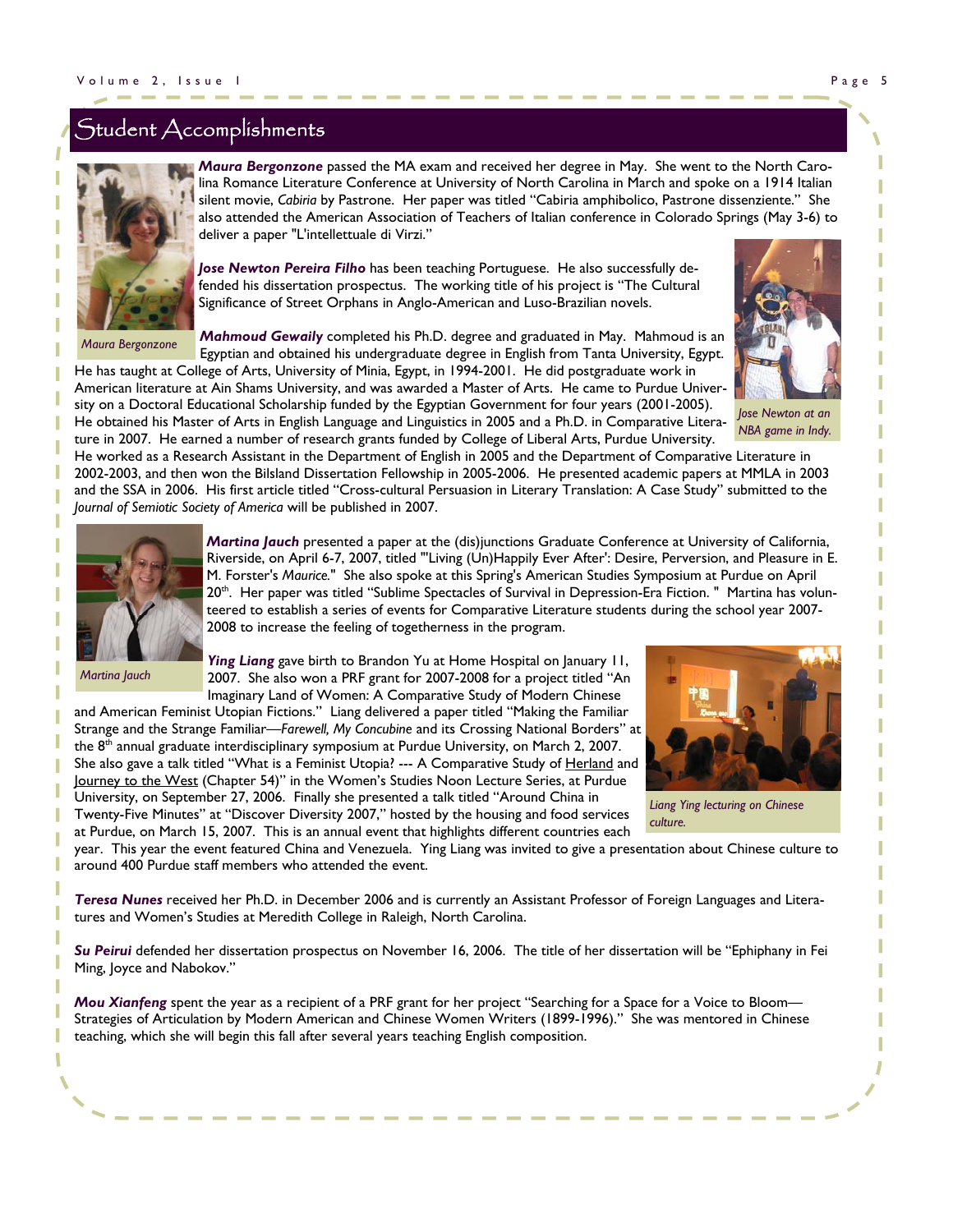## $\overline{\Gamma}$ rip to  $\overline{\Gamma}$ aipei,  $\overline{\Gamma}$ aiwan

 A trip to Taiwan organized by Purdue University Calumet gave Charles Ross the opportunity to visit some of the universities whose students apply to Comparative Literature. The official purpose of the trip was to form research partnerships. Professor Ross's proposal raised the possibility of developing projects on multi-cultural approaches to Shakespeare, Shakespeare on Film, and the future of Shakespeare in cyberspace. Purdue's main contacts were faculty and students at Tatung University, an engineering school in Taipei, and also Chinese Culture University, a school devoted more to the arts, athletics, and teaching English.

 After the group from Purdue returned to America, Professor Ross remained behind for a week to give a series of talks. He spoke to the Shakespeare Forum at National Taiwan University, an advanced scholarly gathering, and then returned for a more general talk on the use of horses in Shakespeare on Film. Fu Jen Catholic University has the only Italian program in Taiwan. There Professor Ross spoke in English and Italian to give a two-hour introduction to the Italian romantic epic to the class of Professor Brian Reynolds. He spoke on "Understanding Juliet" to an enthusiastic class at National Taiwan Normal on May 31, then returned to Chinese Culture University for a keynote address for their day-long conference on the theory and practice of teaching English.

According to Professor Ross, it was his first trip to Asia, and he tried to make the most of it by finally digging in to practice writing Chinese characters and reciting some of the poems from his FirstLines video project on diversity and world literature. English classes he observed were often large affairs conducted by teaching with a microphone, a computer full of teaching aids, and the international fraternity of sleeping students in the back rows. Learning English has been a national goal for Taiwan for decades (the island was formerly a colony of Japan), and, in the future. Professor Ross and his partners, including Professor Alex Huang at Pennsylvania State University, will be looking for ways to use Shakespeare not just to bring English to Asia, but to introduce Chinese and Asian culture to America. Here, for example, is what Juliet

looks like in Mandarin: 朱丽叶.



*The Shakespeare class of Kun-Liang Chuang (left), chairman of the Department of English and Director of the English Language Training Center, at National Taiwan Normal University.* 



*Alice Pai, the representative from Chinese Culture University, who accompanied the Purdue contingent for most of their stay, greets the Purdue contingent at the airport in Taiwan on May 20, 2007, with Professor Yong Chen from Purdue Calumet.* 



*A group from Purdue discusses cell phone cyberspace research with Professor Yong Ping Huang (right), Department of Computer Science and Engineering, Tatung University, Taipei.*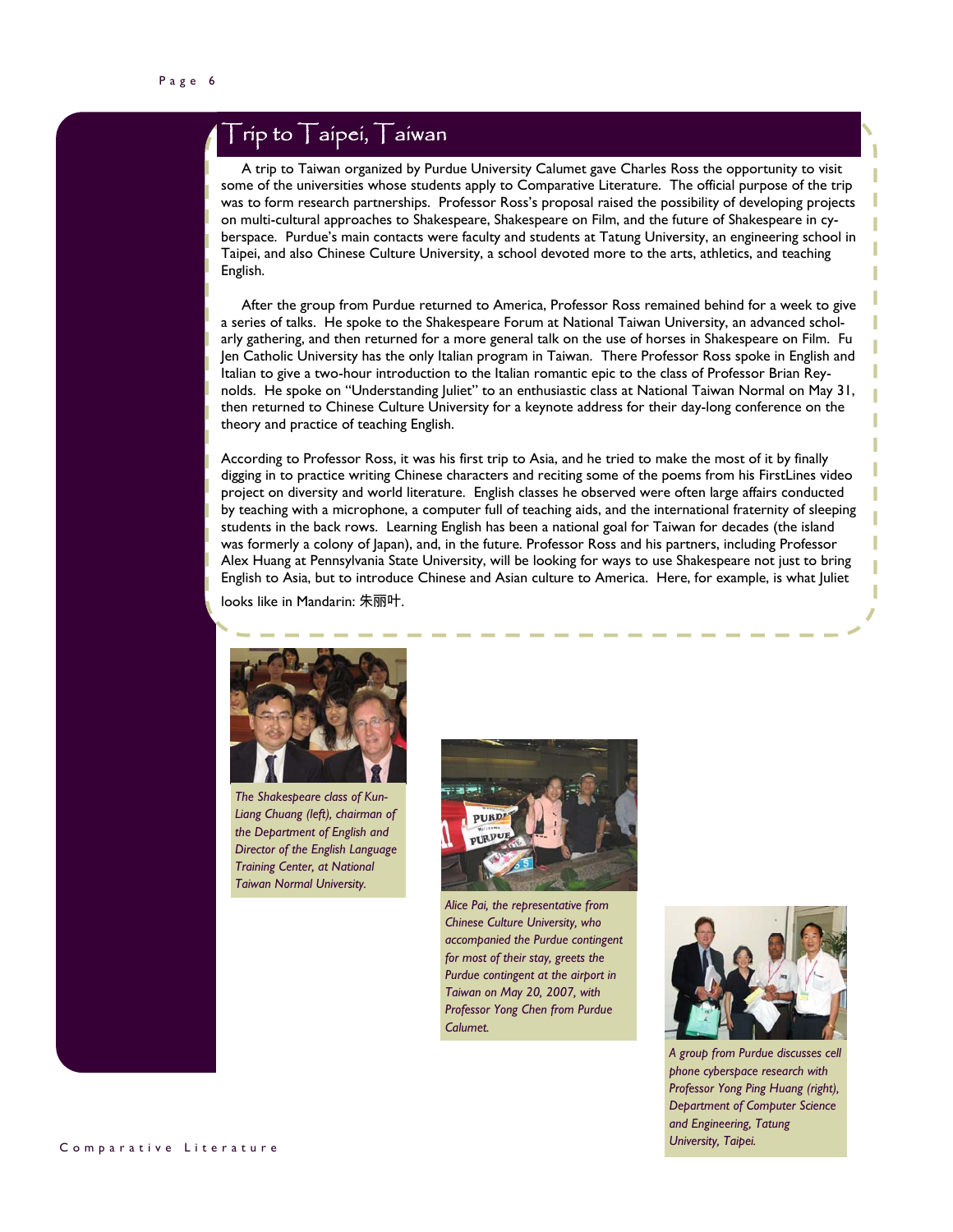## Spotlight on Beate Allert

 Professor Beate Allert has been a key member of the Comparative Literature program for five years. At the same time, she was Chair of German in the Department of Foreign Languages and Literatures. A specialist in visual culture, she has given several seminars for Comparative Literature, been a driving force in helping to arrange visiting speakers, and a member of the admissions committee. She has recently published two articles and two book reviews: "Goethe, Runge, Friedrich: On Painting" appeared in *The Enlightened Eye: Goethe and Visual Culture*, ed. Eve Moore and Patricia Simpson (Amsterdam, New York: Rodopi, 2007): 73-91 and "Goethe, Zur Farbenlehre" (Treatise on Colour, Colour Theory), in *Literary Encyclopedia*: London: www.LitEncyc.com, 2006. Her review of *Lessings Skandale*, edited by Jürgen Stanzel and Roman Lach, eds.*,* Tübingen appeared in *Monatshefte* Vol 99.1. (2007):106-108. (March 19, 2007), and her review of Tino Markworth's *Unsterblichkeit und Identität beim frühen Herder* appeared in the *Lessing Yearbook* 36 (2004/2005): 234-36., which was actually published in September of 2006.



*Beate Allert with Chihulys Glas Figure.* 

 Professor Allert is currently on three Comparative Literature dissertation committees. She also received a PRF grant on the project "Fin de siècle Balkans: The Cultural Politics of Orientalist Imagination at Europe's Margin," for doctoral student in German Literature, Ana Foteva. This summer she is teaching a cross-listed course on international film: "International Cinema 1946-1966" (FLL 593D / ENGL 596C / FR 594D / GER 594D / SPAN 594D).

During the last year Professor Allert received an International Travel Grant from the College of Liberal Arts for the presentation of her paper "Understatement and Minimalism in Diderot and Lessing" at the Fourth Landau-Paris Symposium on the Eighteenth Century (LAPASEC) in Paris, November 17-18, 2006. She also received a Purdue University College of Liberal Arts Teaching Development Incentive Grant Fall 2005 for the development of a new cross-listed graduate course offered Spring 2006 FLL 639D/ENGL 659D "European 20th Century Drama, Film, and Visual Theory," which she taught during the spring semester of 2006.

 Professor Allert has an international reputation as a scholar working in visual theory. In addition to her Paris talk and to being a panel moderator at various conferences, she presented papers on "Lessing's Contribution to 18th Century Discourses on Color" in Tucson, March 28-30, 2007, and on "The Ister: The Reception of a Hölderlin Poem in Film Today in Pittsburgh, September 28-30, 2006.



Her engagement work includes organizing the visit and reading in German by fiction writer and radio producer Susanna Piontek on March 7, 2007 in the West Lafayette Public Library, as well as an outreach event to local high schools. The photo to the left shows Professor Allert next to Susanna Piontek after the reading of her short stories in the Library. To the left is Jen William, the new chair of German now that Beate's five year term in that function is complete.

#### Purdu*e-aift* ive giving to Purkee

It is now even easier to donate to the Interdisciplinary Studies Programs using Purdu*e*-*gift*. Purdu*e*-*gift*  makes it simple to make a gift by credit card to Purdue. Go to the following web address:

*http://www.purdue.edu/UDO/pages/how\_to/egift.html* 

Click on "Make a Gift", choose "Other" from a drop-down menu, then type in "Comparative Literature", enter some information about yourself, submit your payment information, and the transaction is completed through Purdue's secure server. Make your gift now in three easy steps. It takes just a few minutes.